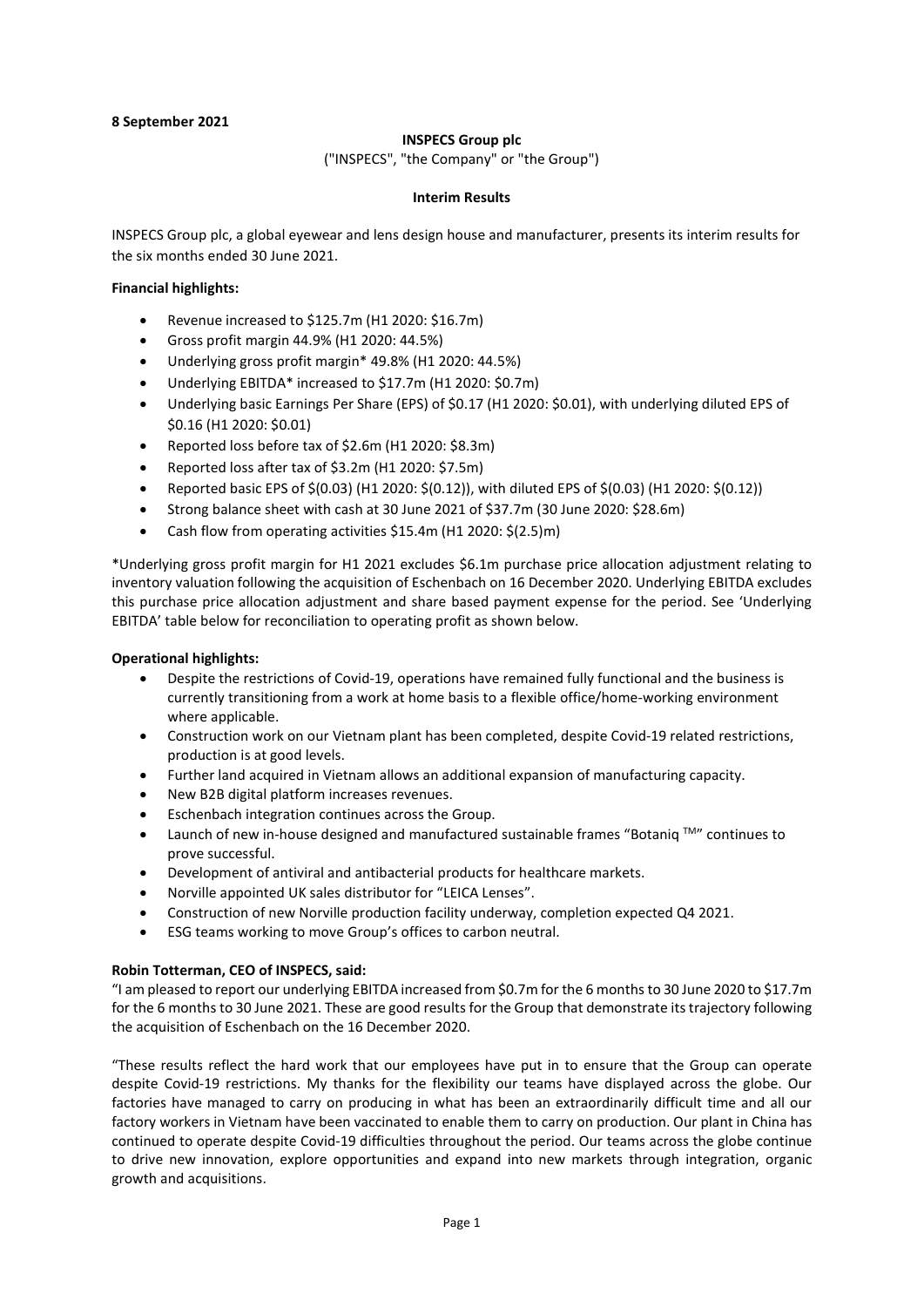"We have strong order books and notwithstanding the potential future disruption from Covid-19 our full year expections remain unchanged. We look forward to providing a further update with our Q3 trading update at the end of October."

## For further information please contact:

INSPECS Group plc Robin Totterman (CEO) Chris Kay (CFO)

Peel Hunt (Nominated Adviser and Broker) Adrian Trimmings Andrew Clark

FTI Consulting (Financial PR) Alex Beagley Fern Duncan Alice Newlyn

via FTI Consulting Tel: +44 (0) 20 3727 1000

Tel: +44 (0) 20 7418 8900

Tel: +44 (0) 20 3727 1000 INSPECS@fticonsulting.com

## About INSPECS Group plc

INSPECS is a Bath-based designer, manufacturer and distributor of eyewear frames and optically advanced spectacle lenses. The Group produces a broad range of frames and lenses, covering optical, sunglasses and safety, which are either "Branded" (either under licence or under the Group's own proprietary brands), or "OEM" (including private label on behalf of retail customers and un-branded).

In December 2020, INSPECS acquired Eschenbach, a leading, global, eyewear supplier headquartered in Nuremberg, Germany, which includes the American company Tura. The acquisition extended the Group's presence internationally in key global markets. This followed the acquisition of lens maker Norville in July 2020, whereby INSPECS combined two heritage brands in British optical, Savile Row frame maker, and Norville lens maker, further enhancing its vertically integrated business model. As one of only a few companies that can offer this one-stop-shop solution to global retail chains, INSPECS is well positioned to continue to take market share in the globally expanding eyewear market.

INSPECS customers include global optical and non-optical retailers, global distributors and independent opticians, with its distribution network covering over 80 countries and reaching approximately 70,000 points of sale.

INSPECS has operations across the globe: with offices in the UK, Portugal, Scandinavia, the US and China (Hong Kong, Macau and Shenzhen), and manufacturing facilities in Vietnam, China, the UK and Italy. With the acquisition of Eschenbach, the Group's international reach further extends across Europe and the American markets.

The Group's growth strategy going forward is to: (i) continue to grow organically; (ii) undertake further acquisitions (and drive value through leveraging the Group's internal capabilities); and (iii) extend the Group's manufacturing capacity.

More information is available at www.INSPECS.com.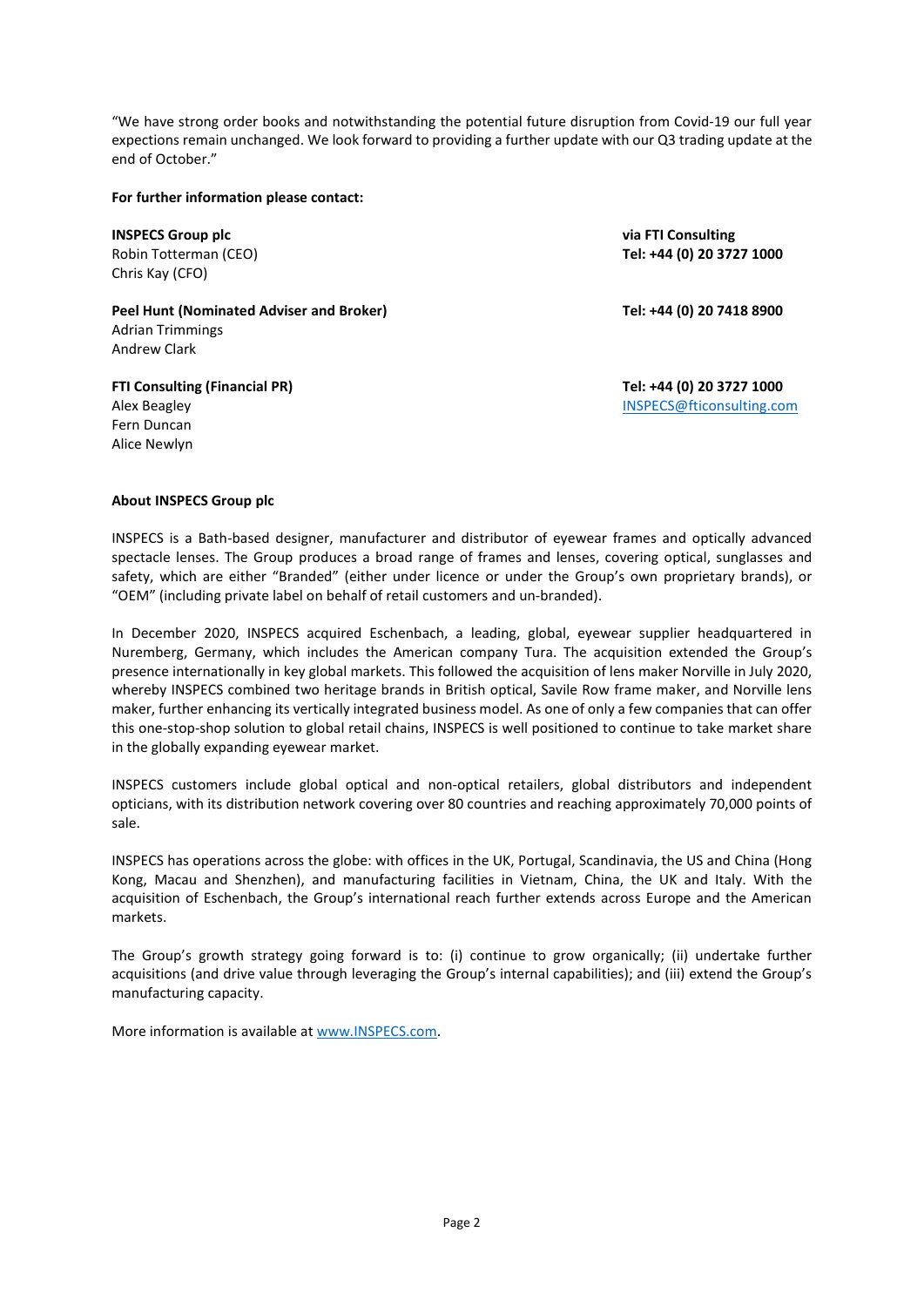#### CHIEF EXECUTIVE REVIEW

I am pleased to present our first full 6-month interim results following our acquisition of Eschenbach on 16 December 2020. The Group has performed well in the first 6-months with sales of \$125.7m. The Group made an underlying EBITDA of \$17.7m.

The Group continues to deliver despite Covid-19 restrictions around the globe. As we move towards the end of our financial year, I remain cautious but believe that we have developed over the last 12-months the ability to quickly change both our working and trading patterns to be able to continue to achieve solid results despite the challenging environment.

In Vietnam, unlike many other factories, our team has adapted to the complex Covid-19 restrictions. We quickly built new dormitories and shower facilities allowing our workforce to remain on-site and continue production.

We have sourced a new factory for Norville, and this move to a state-of-the-art production facility should be completed by the end of Q4. Norville has been appointed as the sole UK lens distributor for "LEICA Lenses".

Eschenbach has traded ahead of expectations, and it is great to see the collaboration of the Eschenbach teams with the other Group members around the globe taking shape. This continues to drive new and innovative ideas to further grow the Group.

We continue to work on further acquisitions with our advisors, as the enlarged Group now has many additional opportunities available to it.

Our new in-house innovation development team, 'Skunk Works', has been busy, and I hope to announce further advanced innovation in the near future.

Despite Covid-19, the Group continues to trade well post 30 June 2021. The global eyewear market has proved to be resilient over the last 18 months. However, current trading patterns can be quickly influenced by governments around the world responding to the Covid-19 pandemic, which could see some of our markets affected.

Our order books continue to grow, and I am excited about new opportunities across the Group. Assuming current conditions prevaiI, I expect that we will continue to build on our results for the first 6 months of the year.

During the period we have worked hard across the Group on unifying ESG policies, with teams in place around the globe, targeting new environmentally friendly products for the market and a constant reduction in our waste, energy usage and carbon emissions.

Finally, I would like to thank all of our staff and advisors who have worked tirelessly in challenging circumstances to produce these results and have the passion and skills to continue the Group's growth.

Robin Totterman

8 September 2021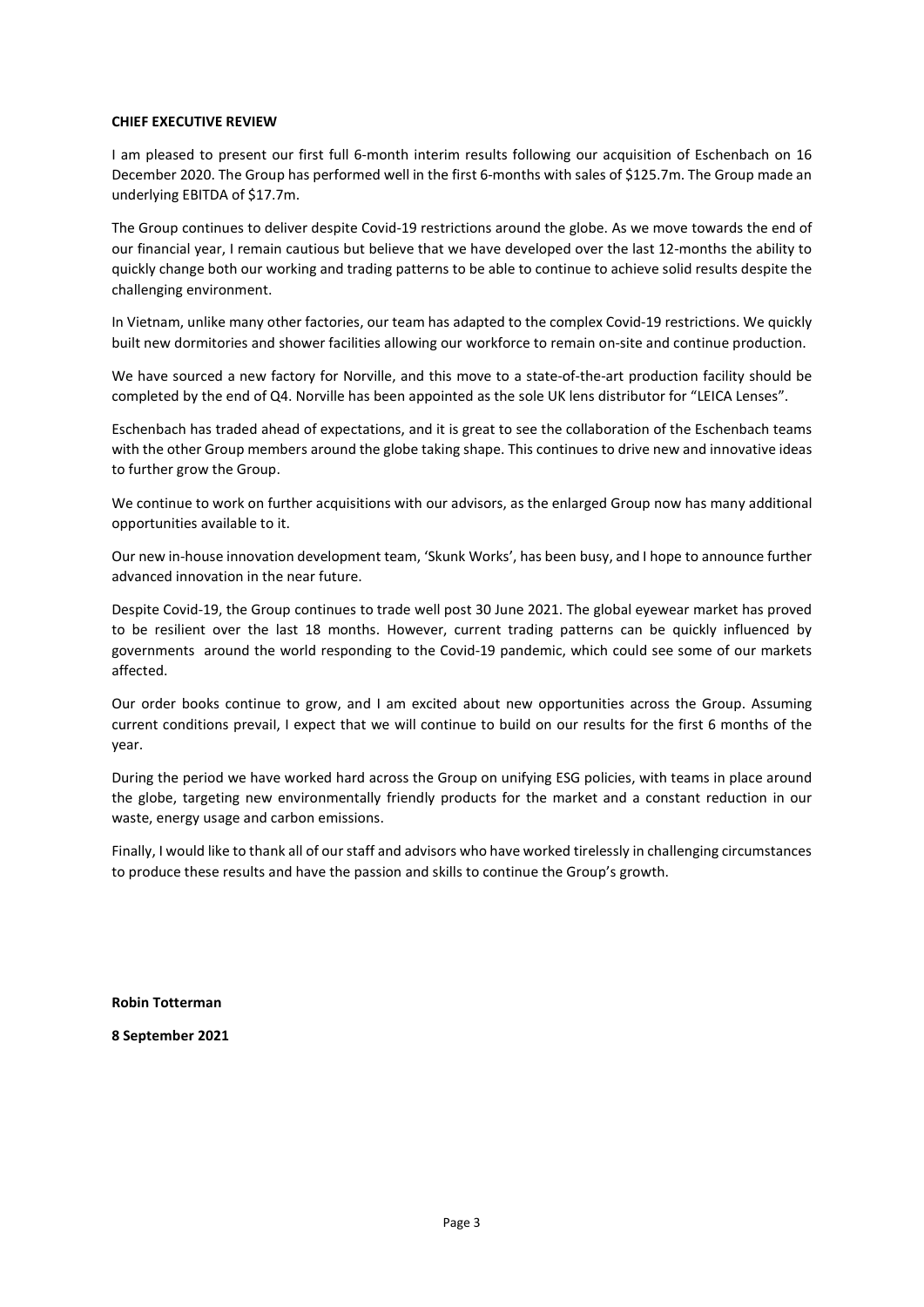### FINANCIAL REVIEW

The Group has produced a good financial performance despite Covid-19 restriction for the first 6-month period of 2021. The results include the first full six month period of Eschenbach GmbH.

#### Revenue

Revenue increased to \$125.7m from \$16.7m in H1 FY20 driven by the continuing integration of Eschenbach and volume growth across the diversity of markets that we now operate in.

#### Underlying Gross Margin

The Group's underlying gross margin increased from 44.5% to 49.8%.

### Underlying EBITDA

The Group underlying EBITDA increased from \$0.7m in H1 2020 to \$17.7m in H1 2021.

### Finance Expenses

Our net finance cost reduced from \$1.6m in H1 2020 to \$1.1m.

### Loss Before Tax

Loss before tax for the period of \$2.6m is after charging \$1.2m of non-underlying costs and a foreign exchange loss on borrowings of \$3.6m, being a non-cash item.

### Cash Generation

The Group generated a net cash inflow from operating activities of \$15.4m in H1 2021 compared to a net outflow of \$(2.5)m in H1 2020.

### Cash Position

The Group's cash at 30 June 2021 was \$37.7m compared to \$28.6m at 30 June 2020.

#### Net Assets

The Group's net assets increased from \$58m at 30 June 2020 to \$147m at 30 June 2021.

#### Net Debt

The Group's net debt excluding leasing has decreased from \$26.9m as at 31 December 2020 to \$16.9m as at 30 June 2021.

### Earnings Per Share

The Group's underlying basic earnings per share of the 6 months to 30 June 2021 was \$0.17 compared to \$0.01 for the 6 months to 30 June 2020.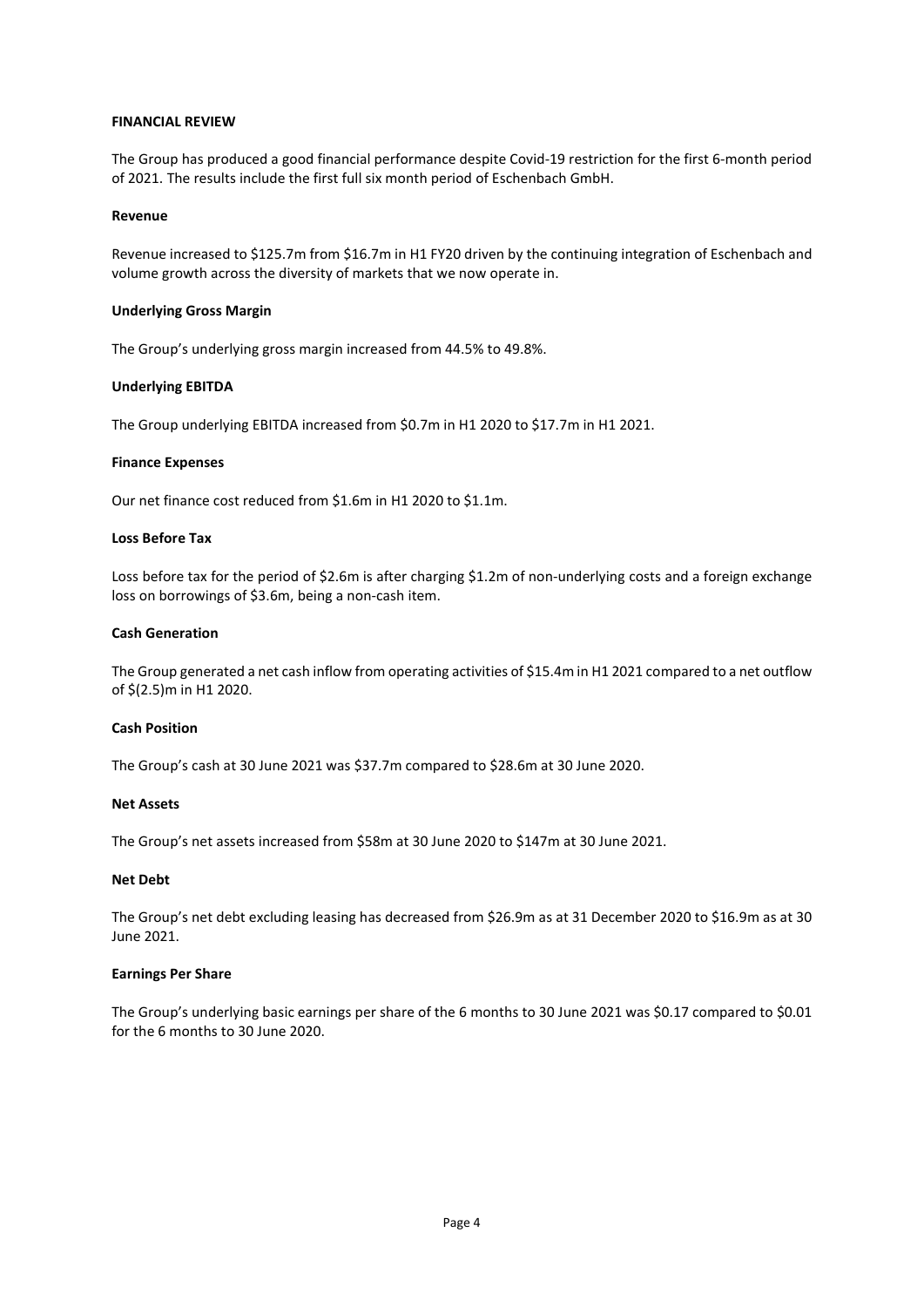# Underlying EBITDA

The below table shows how Underlying EBITDA is calculated:

|                                                                                                        | 6 months<br>ended 30<br><b>June 2021</b> | 6 months<br>ended 30<br><b>June 2020</b> | 12 months<br>ended 31<br><b>December</b><br>2020 |
|--------------------------------------------------------------------------------------------------------|------------------------------------------|------------------------------------------|--------------------------------------------------|
|                                                                                                        | \$'000                                   | \$'000                                   | \$'000                                           |
| Revenue                                                                                                | 125,746                                  | 16,727                                   | 47,415                                           |
| <b>Gross Profit</b>                                                                                    | 56,498                                   | 7,439                                    | 20,522                                           |
| Operating expenses                                                                                     | (53, 157)                                | (9, 167)                                 | (23, 462)                                        |
| <b>Operating profit/(loss)</b>                                                                         | 3,341                                    | (1,728)                                  | (2,940)                                          |
| Movement in fair value on derivatives                                                                  |                                          | (727)                                    | (740)                                            |
| Operating profit/(loss) after movement in                                                              | 3,341                                    | (2, 455)                                 |                                                  |
| derivative                                                                                             |                                          |                                          | (3,680)                                          |
| Add back: Amortisation                                                                                 | 3,452                                    | 484                                      | 1,607                                            |
| Add back: Depreciation                                                                                 | 4,131                                    | 1,155                                    | 2,299                                            |
| <b>EBITDA</b>                                                                                          | 10,924                                   | (816)                                    | 226                                              |
| Add back: Share based payment expense                                                                  | 680                                      | 766                                      | 1,706                                            |
| Add back: Restructuring costs                                                                          |                                          |                                          | 185                                              |
| Add back: Foreign exchange on funding for                                                              |                                          |                                          |                                                  |
| acquisitions                                                                                           |                                          |                                          | 1,085                                            |
| Add back: Post acquisition insurance costs                                                             |                                          |                                          | 563                                              |
| Add back: Movement in fair value on derivatives                                                        |                                          | 727                                      | 740                                              |
| Add back: Purchase price allocation (PPA)                                                              |                                          |                                          |                                                  |
| adjustment on Eschenbach inventory                                                                     | 6,104                                    |                                          |                                                  |
| <b>Underlying EBITDA</b>                                                                               | 17,708                                   | 677                                      | 4,505                                            |
| <b>Underlying Earnings per Share</b>                                                                   |                                          |                                          |                                                  |
|                                                                                                        | \$                                       | \$                                       | \$                                               |
| Basic underlying Earnings per Share for the period<br>attributable to the equity holders of the parent | 0.17                                     | 0.01                                     | 0.07                                             |
| Diluted underlying Earnings per Share for the                                                          |                                          |                                          |                                                  |
| period attributable to the equity holders of the<br>parent                                             | 0.16                                     | 0.01                                     | 0.06                                             |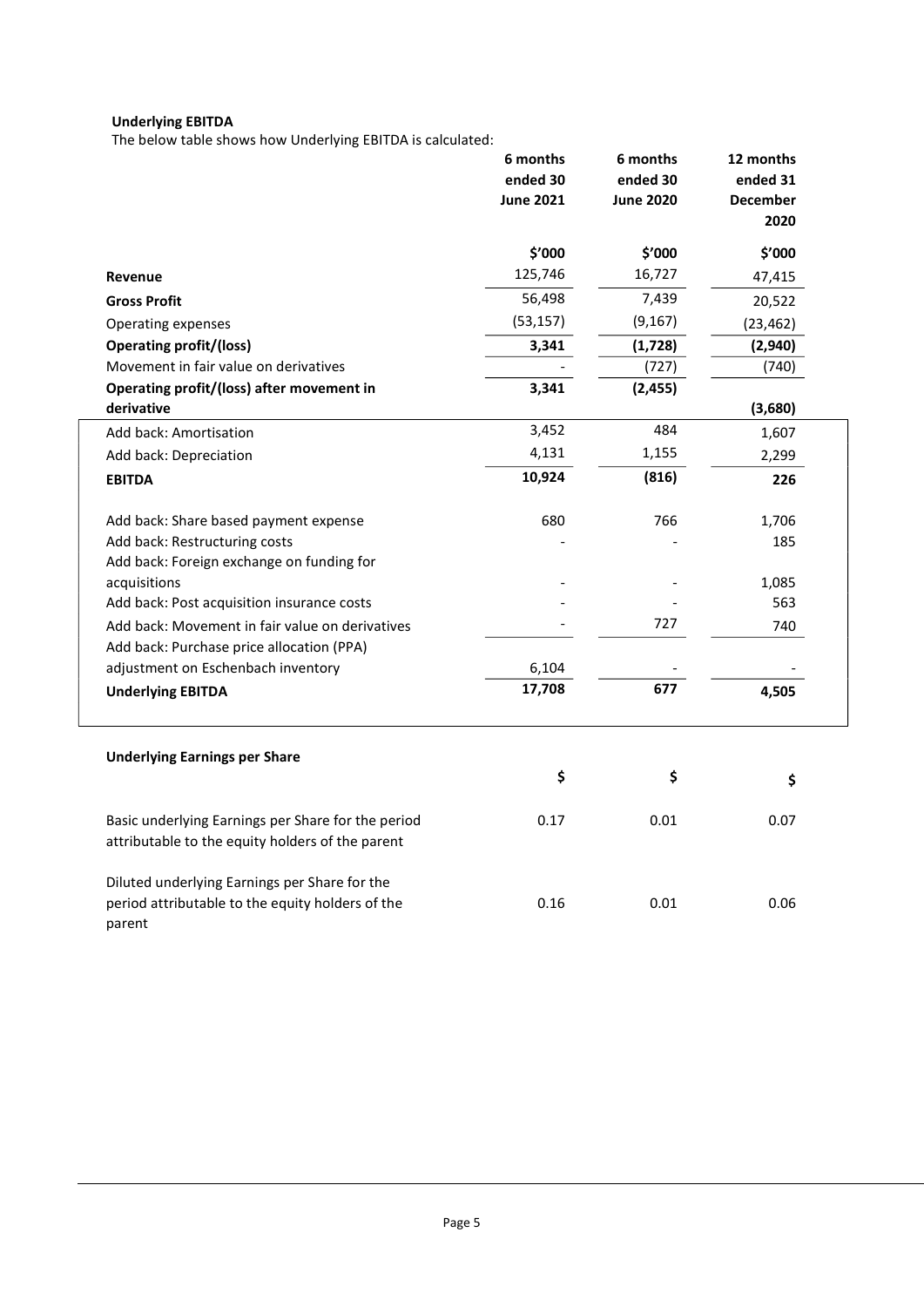## Underlying EBITDA segmental information

Underlying EBITDA by reportable segment (as defined in note 4) for the six months ended 30 June 2021 is as follows:

|                                        | Frames and<br>Optics | Wholesale | Lenses | Total before<br>adjustments &<br>eliminations | Adjustments<br>& elimination | Total   |
|----------------------------------------|----------------------|-----------|--------|-----------------------------------------------|------------------------------|---------|
|                                        | \$′000               | \$′000    | \$'000 | \$′000                                        | \$'000                       | \$′000  |
| Revenue                                | 110,449              | 13,643    | 4,278  | 128,370                                       | (2,624)                      | 125,746 |
| Operating profit                       | 1,996                | 2,213     | (793)  | 3,416                                         | (75)                         | 3,341   |
| Add back:                              |                      |           |        |                                               |                              |         |
| Amortisation                           | 2.928                | 524       |        | 3,452                                         |                              | 3,452   |
| Depreciation                           | 3,182                | 699       | 250    | 4,131                                         |                              | 4,131   |
| Share based payments                   | 401                  | 279       |        | 680                                           |                              | 680     |
| PPA adjustment Eschenbach<br>inventory | 6,104                |           |        | 6,104                                         |                              | 6,104   |
| <b>Underlying EBITDA</b>               | 14,611               | 3,715     | (543)  | 17,783                                        | (75)                         | 17,708  |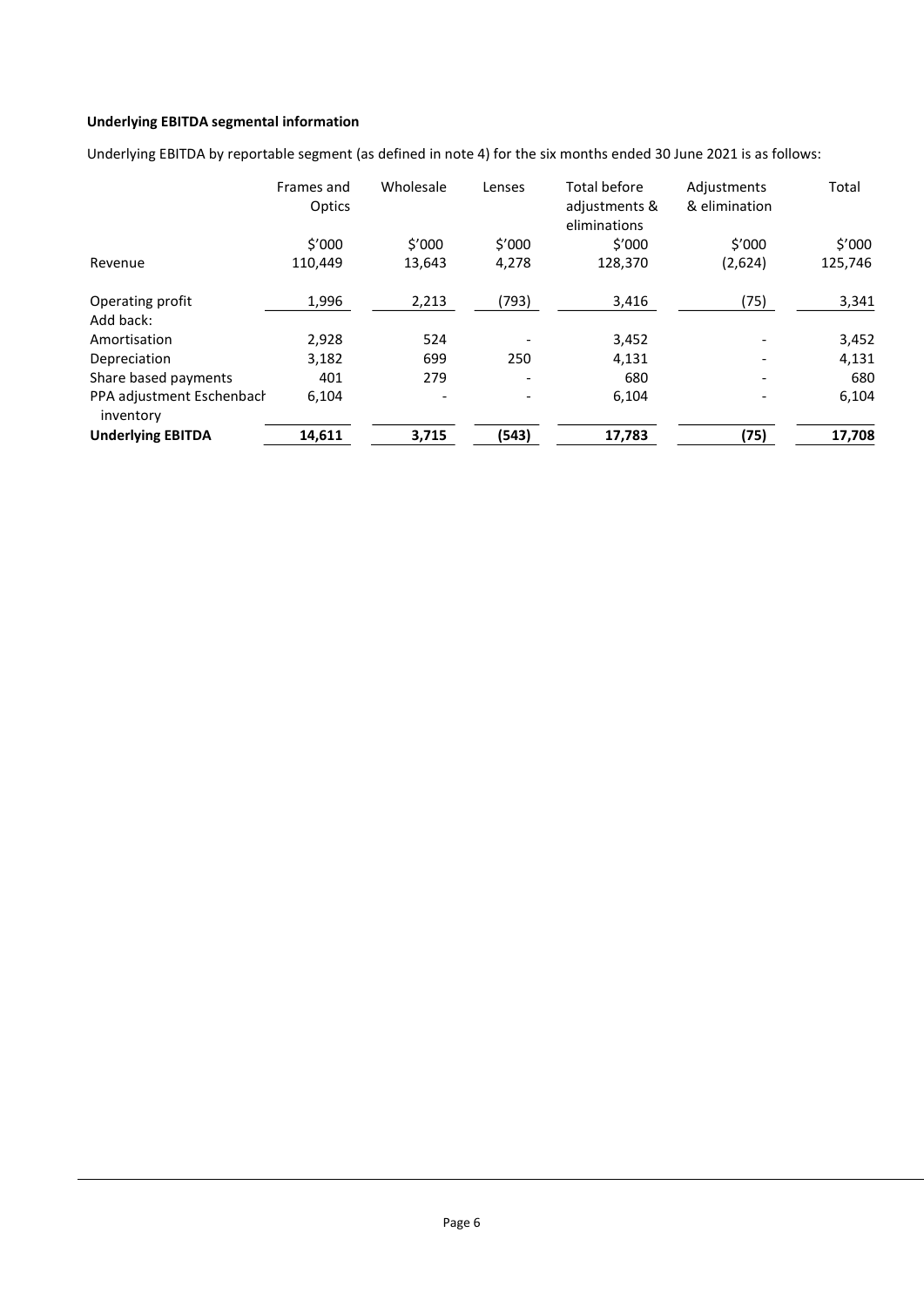## INTERIM CONSOLIDATED STATEMENT OF COMPREHENSIVE INCOME For the period ended 30 June 2021

|                                                                    | <b>Notes</b> | <b>Unaudited</b><br>6 months ended<br>30 June 2021<br>\$'000 | <b>Unaudited</b><br>6 months ended<br>30 June 2020<br>\$'000 |
|--------------------------------------------------------------------|--------------|--------------------------------------------------------------|--------------------------------------------------------------|
| <b>REVENUE</b>                                                     | 4            | 125,746                                                      | 16,727                                                       |
| Cost of sales                                                      |              | (69, 248)                                                    | (9, 288)                                                     |
| <b>GROSS PROFIT</b>                                                |              | 56,498                                                       | 7,439                                                        |
| Other operating income                                             |              |                                                              | 27                                                           |
| Distribution costs                                                 |              | (1,774)                                                      | (239)                                                        |
| Administrative expenses                                            |              | (51, 383)                                                    | (8,954)                                                      |
| <b>OPERATING PROFIT/(LOSS)</b>                                     |              | 3,341                                                        | (1,728)                                                      |
| Movement in fair value on derivatives                              |              |                                                              | (727)                                                        |
| Initial public offering costs                                      |              |                                                              | (2, 442)                                                     |
| Non-underlying costs                                               | 9            | (1, 248)                                                     | (91)                                                         |
| Exchange adjustments on borrowings                                 |              | (3,619)                                                      | (1, 774)                                                     |
| Finance costs                                                      |              | (1, 123)                                                     | (1, 570)                                                     |
| Finance income                                                     |              | 19                                                           | 19                                                           |
| <b>LOSS BEFORE INCOME TAX</b>                                      |              | (2,630)                                                      | (8, 312)                                                     |
| Income tax                                                         |              | (533)                                                        | 823                                                          |
| <b>LOSS FOR THE PERIOD</b>                                         |              | (3, 163)                                                     | (7, 489)                                                     |
| <b>OTHER COMPREHENSIVE INCOME:</b>                                 |              |                                                              |                                                              |
| Exchange adjustment on consolidation                               |              | 3,796                                                        | (1, 490)                                                     |
| <b>TOTAL COMPREHENSIVE PROFIT /(LOSS)</b><br><b>FOR THE PERIOD</b> |              | 633                                                          | (8,979)                                                      |
| <b>Earnings per share</b>                                          |              |                                                              |                                                              |
| Basic EPS for the period attributable                              |              |                                                              |                                                              |
| to the equity holders of the parent                                | 5            | (0.03)                                                       | (0.12)                                                       |
| Diluted EPS for the period attributable                            |              |                                                              |                                                              |
| to the equity holders of the parent                                | 5            | (0.03)                                                       | (0.12)                                                       |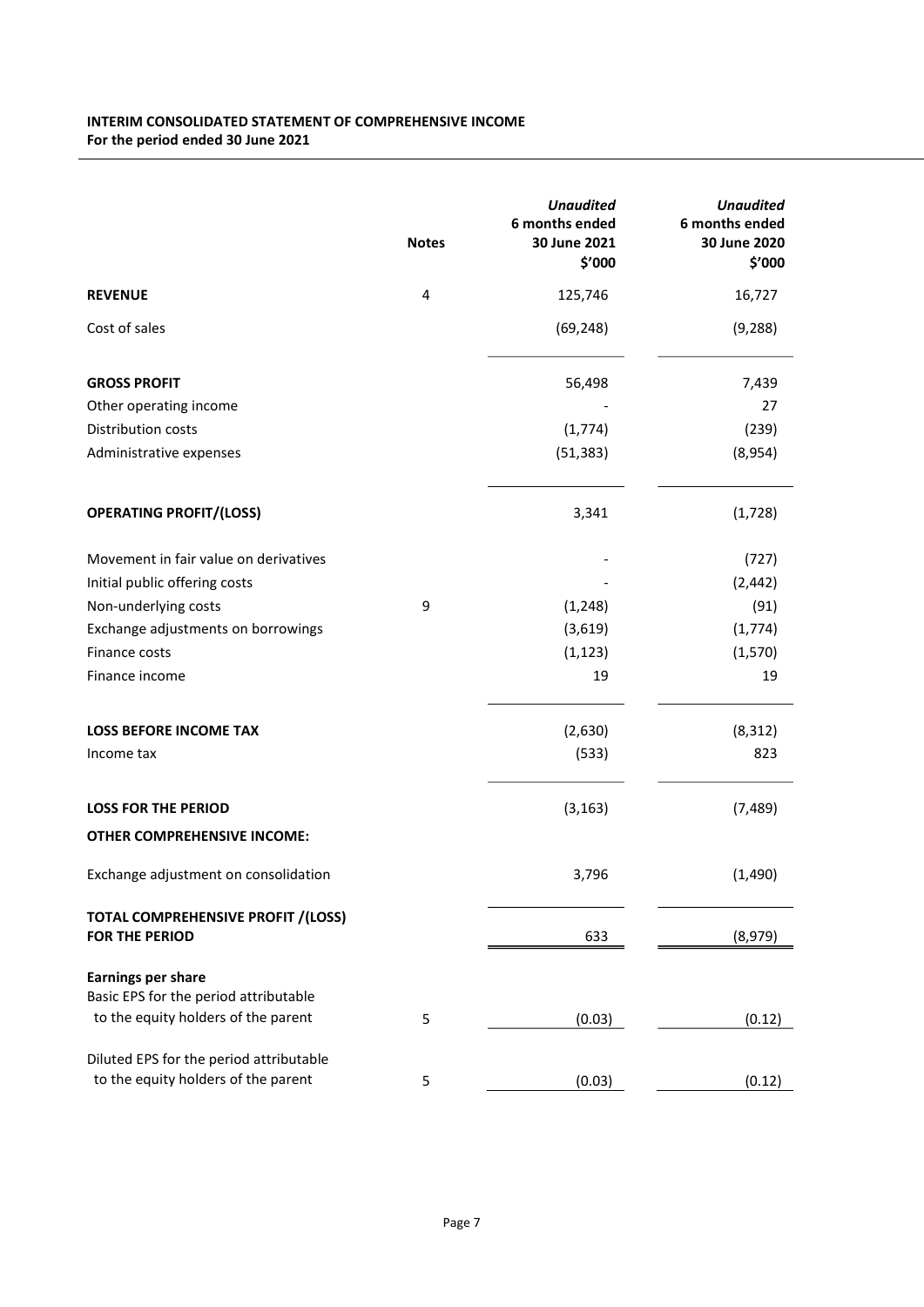## INTERIM CONSOLIDATED STATEMENT OF FINANCIAL POSITION As at 30 June 2021

| <b>ASSETS</b><br><b>NON-CURRENT ASSETS</b><br>Goodwill<br>Intangible assets<br>Property Plant and equipment<br>Investment in associates<br>Deferred tax<br><b>CURRENT ASSETS</b><br>Inventories<br>Trade and other receivables<br>Tax receivable<br>Cash and cash equivalents<br><b>TOTAL ASSETS</b> | <b>Notes</b>   | <b>Unaudited</b><br>As at | <b>Unaudited</b><br>As at | <b>Audited</b><br>As at    |
|------------------------------------------------------------------------------------------------------------------------------------------------------------------------------------------------------------------------------------------------------------------------------------------------------|----------------|---------------------------|---------------------------|----------------------------|
|                                                                                                                                                                                                                                                                                                      |                | 30 June 2021<br>\$'000    | 30 June 2020<br>\$'000    | 31 December 2020<br>\$'000 |
|                                                                                                                                                                                                                                                                                                      |                |                           |                           |                            |
|                                                                                                                                                                                                                                                                                                      |                |                           |                           |                            |
|                                                                                                                                                                                                                                                                                                      |                | 69,961                    | 11,982                    | 69,087                     |
|                                                                                                                                                                                                                                                                                                      |                | 50,738                    | 15,930                    | 56,305                     |
|                                                                                                                                                                                                                                                                                                      |                | 42,620                    | 11,980                    | 42,839                     |
|                                                                                                                                                                                                                                                                                                      |                | 57                        | 53                        | 57                         |
|                                                                                                                                                                                                                                                                                                      |                | 12,569                    | 1,167                     | 12,995                     |
|                                                                                                                                                                                                                                                                                                      |                | 175,945                   | 41,112                    | 181,283                    |
|                                                                                                                                                                                                                                                                                                      |                |                           |                           |                            |
|                                                                                                                                                                                                                                                                                                      |                | 50,639                    | 8,450                     | 59,294                     |
|                                                                                                                                                                                                                                                                                                      | 6              | 34,498                    | 8,731                     | 35,648                     |
|                                                                                                                                                                                                                                                                                                      |                | 246                       |                           | 1,556                      |
|                                                                                                                                                                                                                                                                                                      |                | 37,718                    | 28,589                    | 32,672                     |
|                                                                                                                                                                                                                                                                                                      |                | 123,101                   | 45,770                    | 129,170                    |
|                                                                                                                                                                                                                                                                                                      |                | 299,046                   | 86,882                    | 310,453                    |
| <b>EQUITY</b>                                                                                                                                                                                                                                                                                        |                |                           |                           |                            |
| <b>SHAREHOLDERS' EQUITY</b>                                                                                                                                                                                                                                                                          |                |                           |                           |                            |
| Called up share capital                                                                                                                                                                                                                                                                              |                | 1,384                     | 968                       | 1,384                      |
| Share premium                                                                                                                                                                                                                                                                                        |                | 121,940                   | 35,138                    | 121,940                    |
| Foreign currency translation reserve                                                                                                                                                                                                                                                                 |                | 3,697                     | (1, 385)                  | (99)                       |
| Share option reserve                                                                                                                                                                                                                                                                                 |                | 1,547                     | 564                       | 867                        |
| Merger reserve                                                                                                                                                                                                                                                                                       |                | 7,296                     | 7,296                     | 7,296                      |
| Retained earnings                                                                                                                                                                                                                                                                                    |                | 11,266                    | 15,853                    | 14,429                     |
| <b>TOTAL EQUITY</b>                                                                                                                                                                                                                                                                                  |                | 147,130                   | 58,434                    | 145,817                    |
| <b>LIABILITIES</b>                                                                                                                                                                                                                                                                                   |                |                           |                           |                            |
| <b>NON-CURRENT LIABILITIES</b>                                                                                                                                                                                                                                                                       |                |                           |                           |                            |
| Financial liabilities - borrowings                                                                                                                                                                                                                                                                   |                |                           |                           |                            |
| Interest bearing loans and borrowings                                                                                                                                                                                                                                                                | 8              | 63,191                    | 17,401                    | 70,391                     |
| Deferred tax                                                                                                                                                                                                                                                                                         |                | 21,421                    | 2,762                     | 24,694                     |
|                                                                                                                                                                                                                                                                                                      |                | 84,612                    | 20,163                    | 95,085                     |
| <b>CURRENT LIABILITIES</b>                                                                                                                                                                                                                                                                           |                |                           |                           |                            |
| Trade and other payables                                                                                                                                                                                                                                                                             | $\overline{7}$ | 38,542                    | 5,611                     | 42,895                     |
| Right of return liability                                                                                                                                                                                                                                                                            |                | 13,015                    | 454                       | 12,824                     |
| Financial liabilities - borrowings                                                                                                                                                                                                                                                                   |                |                           |                           |                            |
| Interest bearing loans and borrowings                                                                                                                                                                                                                                                                | 8              | 10,191                    | 599                       | 6,830                      |
| <b>Bank overdrafts</b>                                                                                                                                                                                                                                                                               | 8              |                           |                           | 2,642                      |
| Invoice discounting                                                                                                                                                                                                                                                                                  | 8              |                           | 47                        |                            |
| Tax payable                                                                                                                                                                                                                                                                                          |                | 5,556                     | 1,574                     | 4,360                      |
|                                                                                                                                                                                                                                                                                                      |                | 67,304                    | 8,285                     | 69,551                     |
| <b>TOTAL LIABILITIES</b>                                                                                                                                                                                                                                                                             |                | 151,916                   | 28,448                    | 164,636                    |
| <b>TOTAL EQUITY AND LIABILITIES</b>                                                                                                                                                                                                                                                                  |                |                           |                           |                            |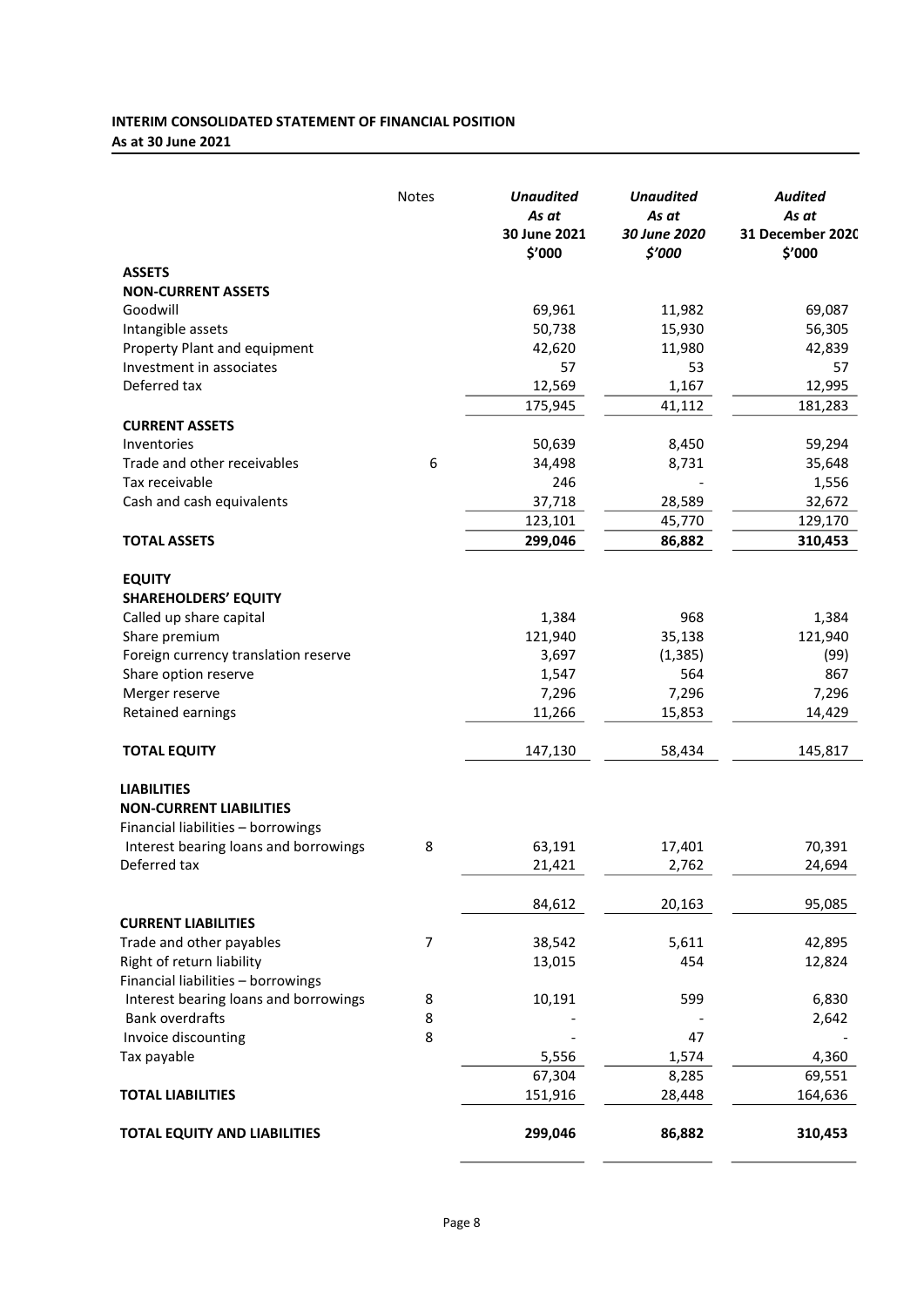## INTERIM CONSOLIDATED STATEMENT OF CHANGES IN EQUITY For the period ended 30 June 2021

|                                                            | <b>Called</b><br>up share<br>capital | <b>Share</b><br>premium | Foreign<br>currency<br>translation<br>reserve | <b>Share</b><br>option<br>reserve | <b>Retained</b><br>earnings | <b>Merger</b><br>reserve | <b>Total</b><br>equity |
|------------------------------------------------------------|--------------------------------------|-------------------------|-----------------------------------------------|-----------------------------------|-----------------------------|--------------------------|------------------------|
|                                                            | \$000                                | \$000                   | \$000                                         | \$000                             | \$000                       | \$000                    | \$000                  |
| <b>SIX MONTHS ENDED 30 JUNE 2021</b>                       |                                      |                         |                                               |                                   |                             |                          |                        |
| <b>Balance at 1 January 2021</b>                           | 1,384                                | 121,940                 | (99)                                          | 867                               | 14,429                      | 7,296                    | 145,817                |
| Loss for the period                                        |                                      |                         |                                               |                                   | (3, 163)                    |                          | (3, 163)               |
| Other comprehensive income                                 |                                      |                         | 3,796                                         | $\overline{\phantom{a}}$          |                             |                          | 3,796                  |
| <b>Total comprehensive loss</b>                            |                                      |                         | 3,796                                         | $\overline{\phantom{a}}$          | (3, 163)                    |                          | 633                    |
| Share-based payments                                       |                                      |                         |                                               | 680                               |                             |                          | 680                    |
| Balance at 30 June 2021 (unaudited)                        | 1,384                                | 121,940                 | 3,697                                         | 1,547                             | 11,266                      | 7,296                    | 147,130                |
|                                                            |                                      |                         |                                               |                                   |                             |                          |                        |
| SIX MONTHS ENDED 30 JUNE 2020                              |                                      |                         |                                               |                                   |                             |                          |                        |
| <b>Balance at 1 January 2020</b>                           | 62                                   | 21,628                  | 1,031                                         | 2,840                             | 5,787                       |                          | 31,348                 |
| Loss for the period                                        |                                      |                         |                                               |                                   | (7, 489)                    |                          | (7, 489)               |
| Other comprehensive loss                                   |                                      |                         | (1,490)                                       |                                   |                             | $\overline{\phantom{m}}$ | (1,490)                |
| <b>Total comprehensive loss</b>                            |                                      |                         | (1, 490)                                      | $\overline{\phantom{a}}$          |                             | $\overline{\phantom{a}}$ | (8,979)                |
| Issue of share capital                                     | 187                                  | 32,413                  |                                               |                                   |                             | (22)                     | 32,578                 |
| Exercise of share options                                  | 99                                   | 2,725                   |                                               | (3, 140)                          | 2,973                       |                          | 2,657                  |
| Share-based payments                                       |                                      |                         |                                               | 830                               |                             |                          | 830                    |
| Share for share exchange and<br>creation of merger reserve | 620                                  | (21, 628)               | (926)                                         | 34                                | (46, 902)                   | 68,802                   |                        |
| Capital reduction                                          |                                      |                         |                                               |                                   | 61,484                      | (61, 484)                |                        |
| Balance at 30 June 2020 (unaudited)                        | 968                                  | 35,138                  | (1, 385)                                      | 564                               | 15,853                      | 7,296                    | 58,434                 |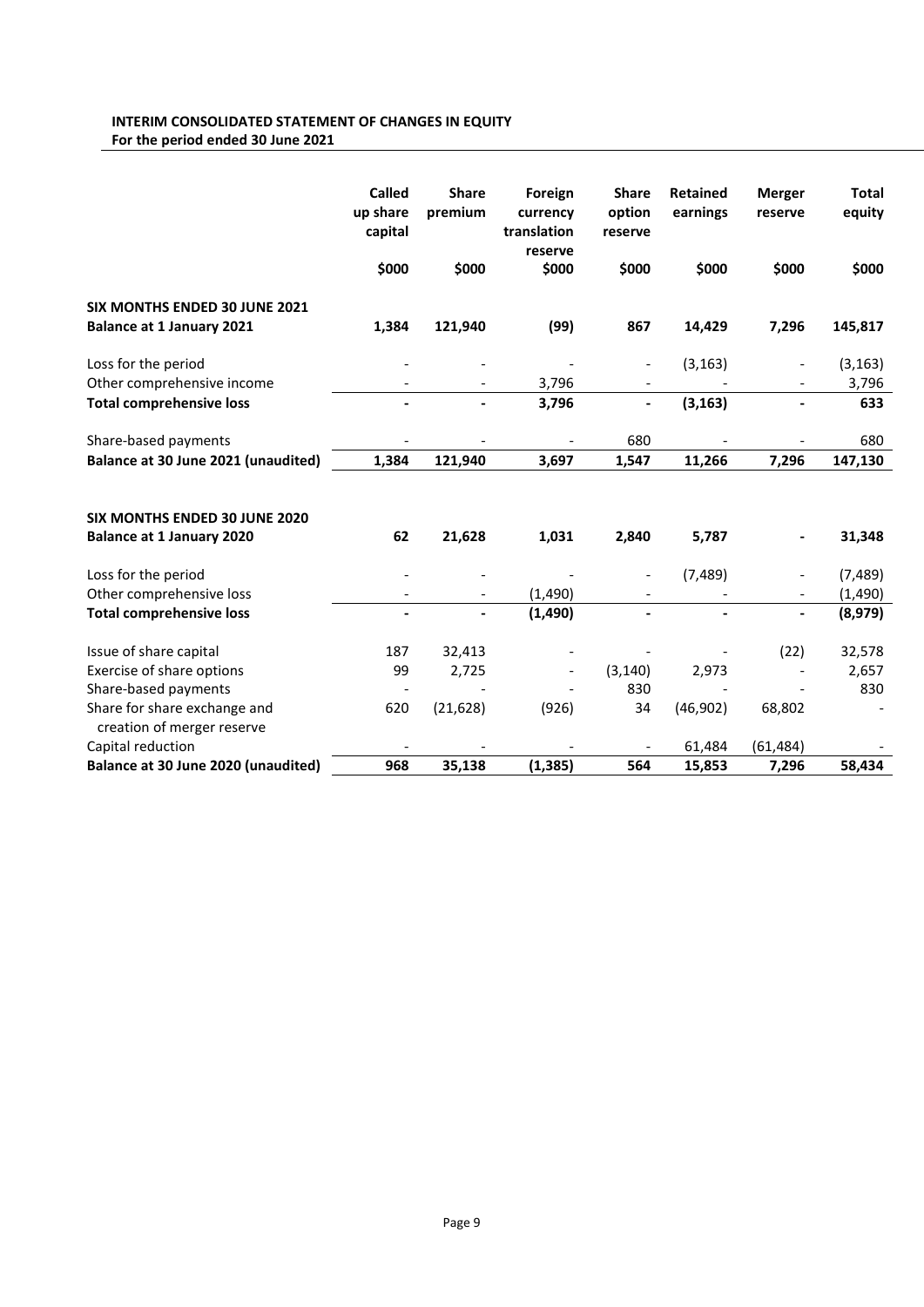## INTERIM CONSOLIDATED STATEMENT OF CASH FLOW For the period ended 30 June 2021

|                                                | Unaudited      | Unaudited      |
|------------------------------------------------|----------------|----------------|
|                                                | 6 months ended | 6 months ended |
|                                                | 30 June 2021   | 30 June 2020   |
|                                                | \$000          | \$000          |
| Cash flows from operating activities           |                |                |
| (Loss)/profit before income tax                | (2,630)        | (8, 312)       |
| Depreciation charges                           | 4,131          | 1,155          |
| Amortisation charges                           | 3,451          | 484            |
| Share based payments                           | 680            | 766            |
| Movement in fair value of derivatives          |                | 727            |
| Exchange adjustments on borrowings             | 3,619          | 1,774          |
| Finance costs                                  | 1,123          | 1,570          |
| Finance income                                 | (19)           | (19)           |
|                                                | 10,355         | (1,856)        |
| Decrease in inventories                        | 9,406          | 266            |
| Decrease in trade and other receivables        | 1,600          | 4,143          |
| Decrease in trade and other payables           | (4,869)        | (4,605)        |
| Cash generated from operations                 | 16,492         | (2,051)        |
| Interest paid                                  | (1, 115)       | (481)          |
| Tax paid                                       |                |                |
| Net cash flow from operating activities        | 15,377         | (2,532)        |
|                                                |                |                |
| Cash flows (used in)/from investing activities |                |                |
| Purchase of intangible fixed assets            | (86)           | (72)           |
| Purchase of property plant and equipment       | (2,697)        | (265)          |
| Interest received                              | 19             | 19             |
| Net cash flows (used in)/from investing        |                |                |
| activities                                     | (2,764)        | (318)          |
| Cash flow from financing activities            |                |                |
| Bank loan principal repayments in year         | (3, 102)       | (2,307)        |
| Repayment of other loans                       |                | (2,530)        |
| Inflow from Initial Public Offering            |                | 30,313         |
| Principal payments on leases                   | (1,920)        | (590)          |
|                                                |                |                |
| Net cash flows used in financing<br>activities | (5,022)        | 24,886         |
|                                                |                |                |
| Net increase/(decrease) in cash and cash       | 7,591          | 22,035         |
| equivalents                                    |                |                |
| Cash and cash equivalents at                   |                |                |
| beginning of the period                        | 30,030         | 6,502          |
| Net foreign currency movements                 | 97             | 52             |
| Cash and cash equivalents                      |                |                |
| at end of period                               | 37,718         | 28,589         |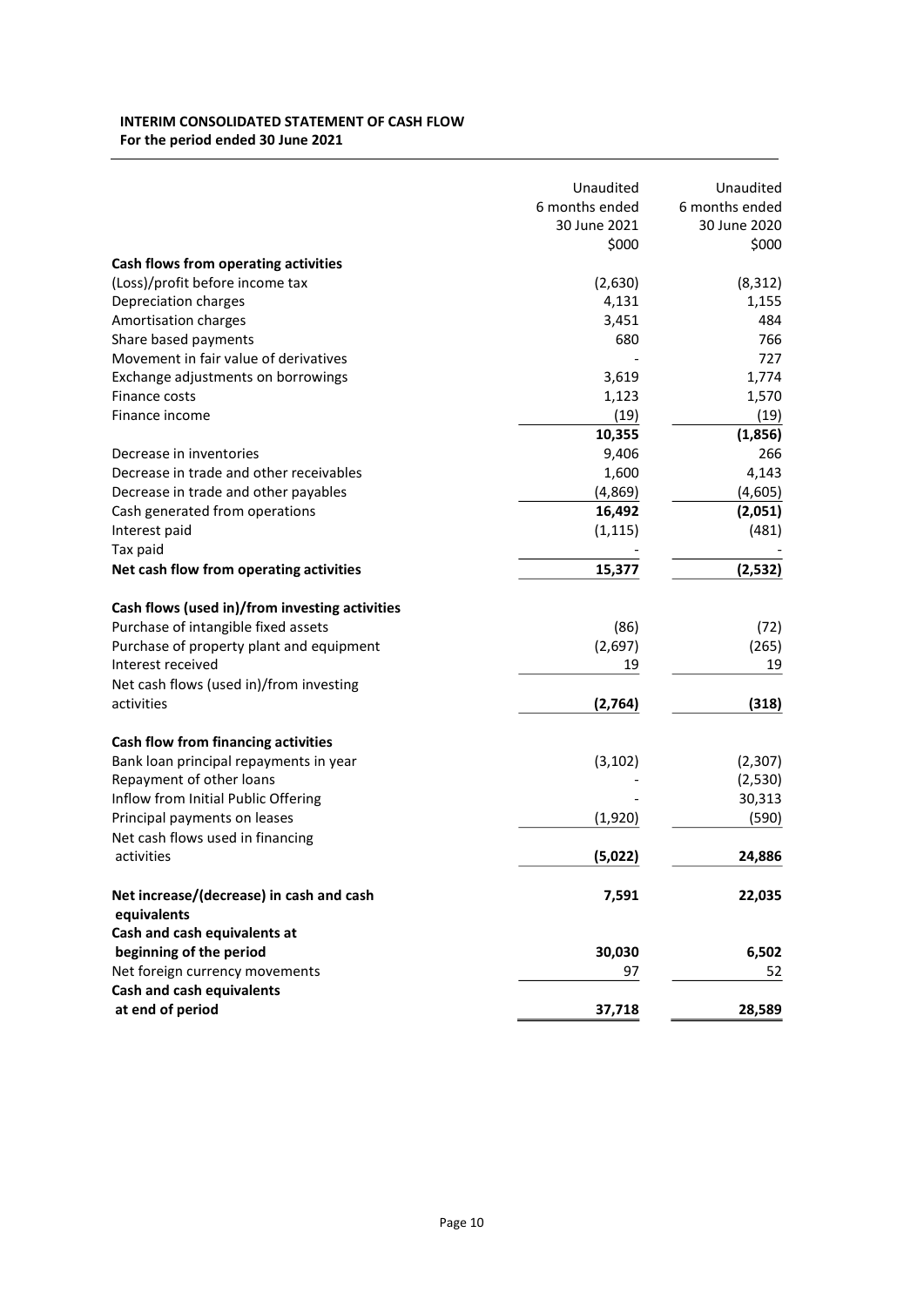## 1. GENERAL INFORMATION

INSPECS Group plc is a public company limited by shares and is incorporated in England and Wales. The address of the Company's principal place of business is Kelso Place, Upper Bristol Road, Bath BA1 3AU.

The principal activity of the Group in the period was that of design, production, sale, marketing and distribution of high fashion eyewear and OEM products worldwide.

## 2. ACCOUNTING POLICIES

## Going concern

Based on the Group's forecasts considered in the light of the Covid-19 situation, the Directors have adopted the going concern basis in preparing the interim financial statements.

The assessment has considered the Group's current financial position as follows:

- The Group improved its cash position during the period with net cash inflows from operating activities of \$15.4m compared to an outflow of (\$2.5m) for H1 2020.
- The Groups net assets were \$147m at the end of the period compared to \$58m at 30 June 2020.
- The Group has significant headroom with its current and projected covenants with HSBC.

|                          | 30 June 2021 |           | 31 December 2020 |           |
|--------------------------|--------------|-----------|------------------|-----------|
|                          | Actual       | Required  | Actual           | Required  |
| Leverage (excl. leasing) | 0.6          | Below 2.5 | 1.6              | Below 2.5 |
| Interest cover           | 21.0         | Above 4.0 | 17.1             | Above 4.0 |

Leverage is calculated on a rolling 12 month historical EBITDA against current net debt excluding leasing.

The assessment has considered the current measures being put in place by the Group to preserve cash and ensure continuity of operations through:

- Ensuring continuation of its supply chain buildings on the benefit of having its own manufacturing sites and by securing alternative third-party supply lines.
- Maintaining geographical sales diversification, focusing sales to online customers and seeking new revenue streams around the globe.
- Ability to service both the major global retail chains and significant distribution to the independent eyewear market following the acquisition of Eschenbach on 16 December 2020.

## Basis of preparation

The interim consolidated financial statements for the six months ended 30 June 2021 have been prepared in accordance with IAS 34 Interim Financial Reporting and with accounting policies that are consistent with the Group's Annual Report and Financial Statements for the period ended 31 December 2020.

The comparative financial information for the period ended 30 June 2020 in this interim report does not constitute statutory accounts for that period under 434 of the Companies Act 2006 and is unaudited.

Accounting policies are included in detail within the latest Annual Report.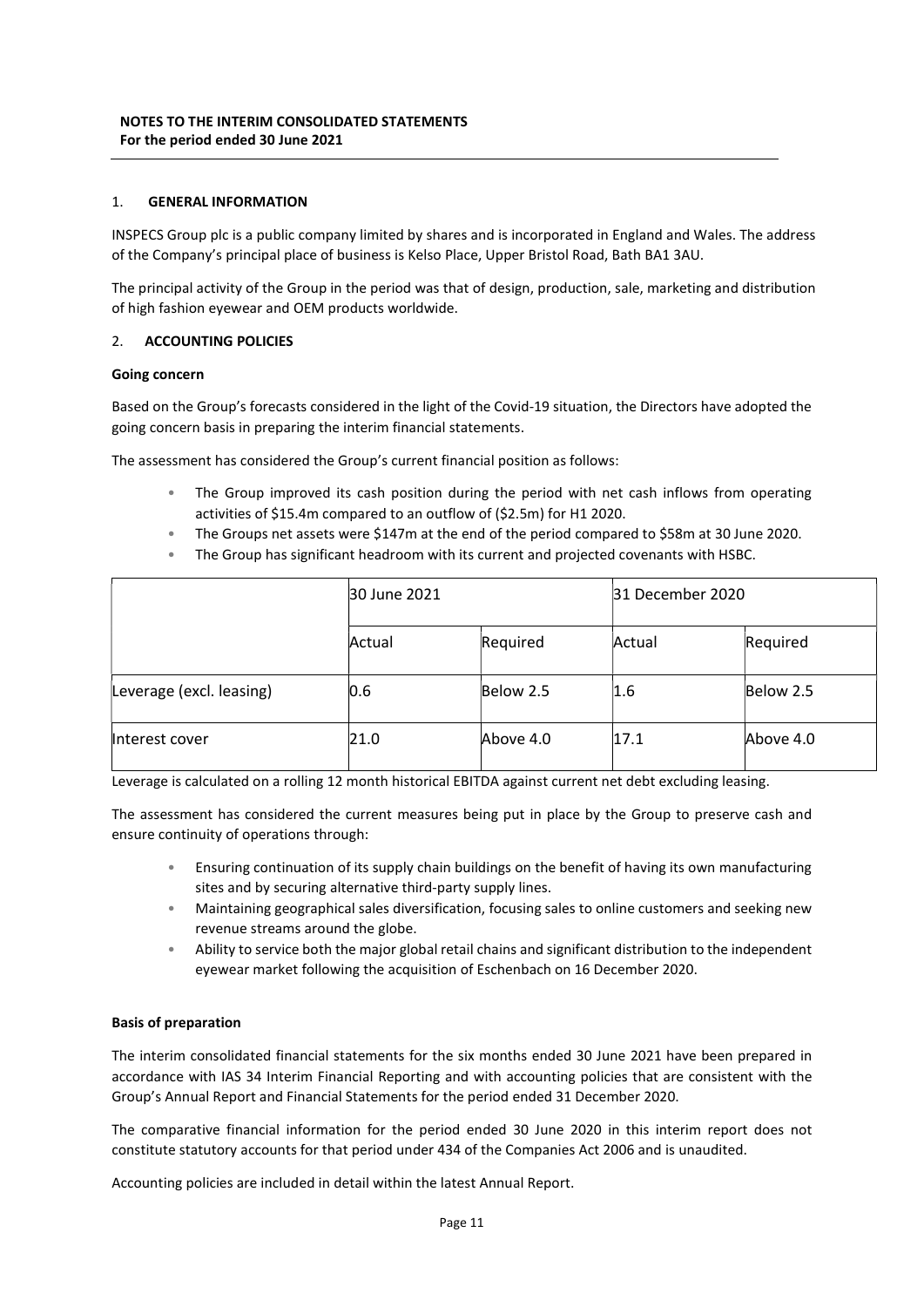## 3. CRITICAL ACCOUNTING JUDGEMENTS AND KEY SOURCES OF ESTIMATION UNCERTAINTY

The preparation of the Group's historical information requires management to make judgements, estimates and assumptions that affect the reported amounts of revenues, expenses, assets and liabilities, and their accompanying disclosures, and the disclosure of contingent liabilities. Uncertainty about these assumptions and estimates could result in outcomes that could require a material adjustment to the carrying amounts of the assets or liabilities in the future.

## Estimation uncertainty

In addition to the impact of Covid-19 discussed within the going concern section of note 2, the key assumptions concerning the future and other key sources of estimation uncertainty at the end of the reporting period, that have a significant risk of causing a material adjustment to the carrying amounts of assets and liabilities within the next financial period, are described below.

## Uncertain tax positions

Tax authorities could challenge and investigate the Group's transfer pricing or tax domicile arrangements. As a growing, international business, there is an inherent risk that local tax authorities around the world could challenge either historical transfer pricing arrangements between other entities within the Group and subsidiaries or branches in those local jurisdictions, or the tax domicile of subsidiaries or branches that operate in those local jurisdictions.

As a result, the Group has identified it is exposed to uncertain tax positions, which it has measured using an expected value methodology. Such methodologies require estimates to be made by management including the relative likelihood of each of the possible outcomes occurring, the periods over which the tax authorities may raise a challenge to the Group's transfer pricing or tax domicile arrangements; and the quantum of interest and penalties payable in addition to the underlying tax liability. As a result, the Group has made a provision of \$3,067,000 as at 30 June 2021 (\$2,603,000 as at 30 June 2020), in line with the accounting methodology used as at 31 December 2020.

## Right of return

Under IFRS15 a sale with right of return is recognised if the customer receives any combination of a full or partial refund of any consideration paid, a credit that can be applied against amounts owed, or another product in exchange. The Group includes within the liability arrangements where the Group has historically accepted a right to return. The Group estimates the impact of potential returns from customers based on historical data on returns, with a liability recognised for the goods expected to be returned. Calculations of this liability require estimation to be made by management as to the expected level of returns. The right of return liability as at 30 June 2021 was \$13,015,000 (30 June 2020: \$454,000) with Eschenbach accounting for \$12,344,000 of this balance as at 30 June 2021.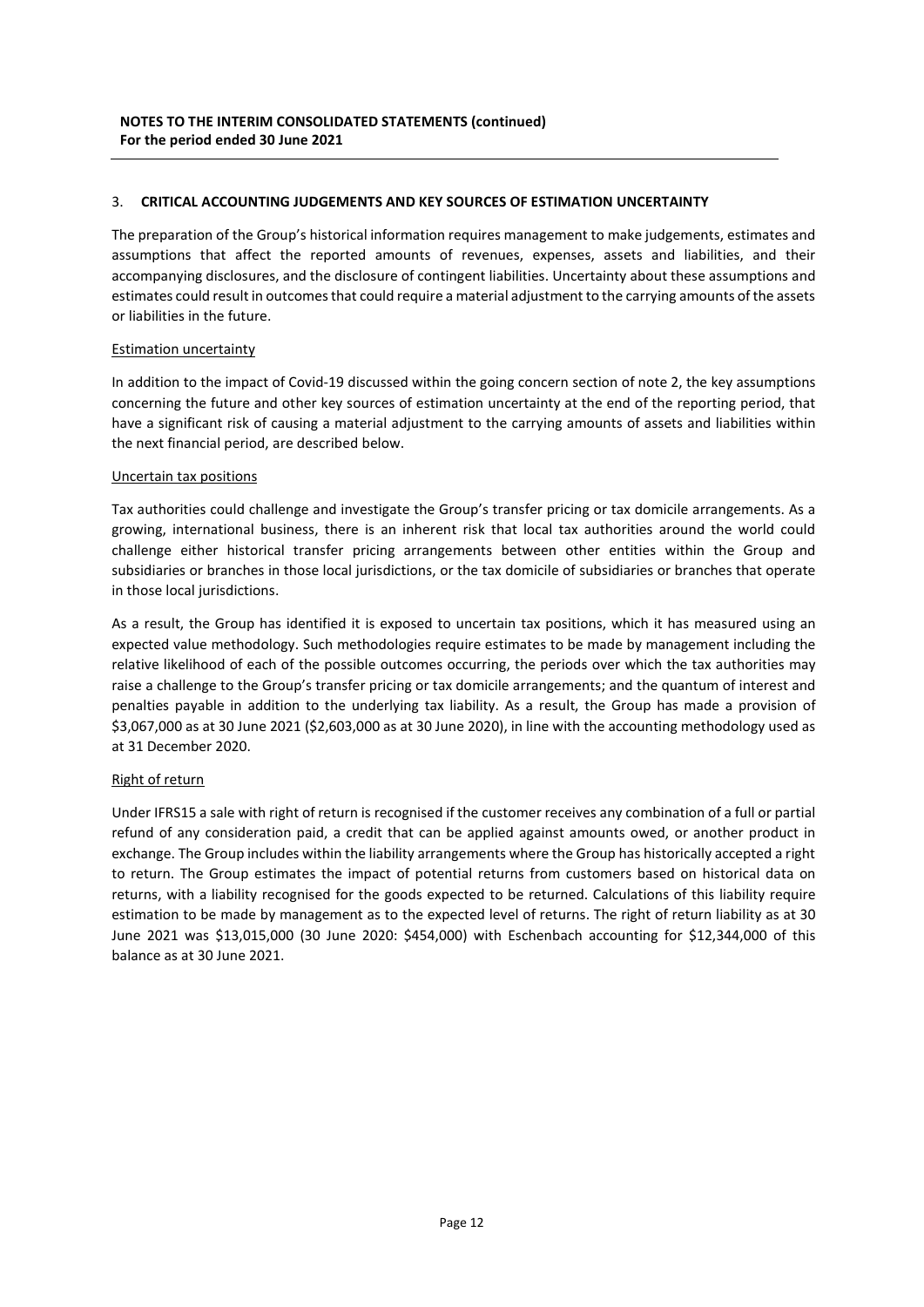## 4. SEGMENT INFORMATION

The Group operates in three operating segments, which upon application of the aggregation criteria set out in IFRS 8 Operating Segments results in three reporting segments:

- Frames and Optics (previously Branded) product distribution.
- Wholesale being OEM and manufacturing distribution.
- Lenses being manufacturing and distribution of lenses.

The acquisition of Norville (20/20) Limited during H2 2020 has led to an additional operating and reporting segment of 'Lenses' in 2020. In addition, the acquisition of Eschenbach Holdings GmbH also in H2 2020 has resulted in a change to the 'Branded' reporting segment, to form the 'Frames and Optics' reporting segment of which Eschenbach is a part during the period to 30 June 2021.

The criteria applied to identify the operating segments are consistent with the way the Group is managed. In particular, the disclosures are consistent with the information regularly reviewed by the CEO and the CFO in their role as Chief Operating Decision Makers, to make decisions about resources to be allocated to the segments and to assess their performance.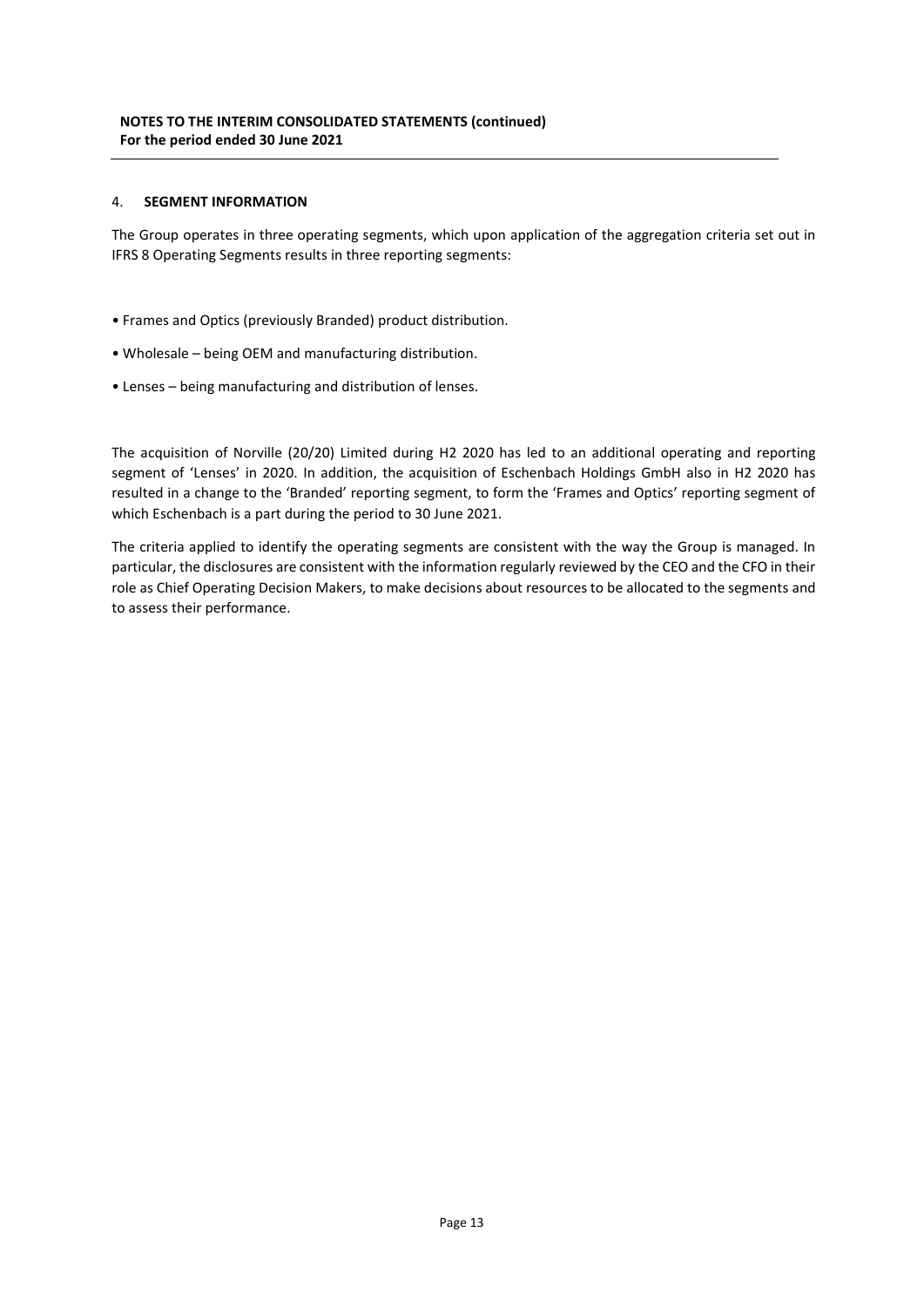## 4. SEGMENT INFORMATION (CONTINUED)

The reportable segments subject to disclosure are consistent with the organisation model adopted by the Group during the six months ended 30 June 2021 and are as below:

|                                          | Frames and<br>Optics | Wholesale | Lenses   | Total before<br>adjustments &<br>eliminations | Adjustments<br>& elimination | Total     |
|------------------------------------------|----------------------|-----------|----------|-----------------------------------------------|------------------------------|-----------|
|                                          | \$'000               | \$'000    | \$'000   | \$'000                                        | \$'000                       | \$'000    |
| Revenue                                  |                      |           |          |                                               |                              |           |
| External                                 | 109,233              | 12,261    | 4,252    | 125,746                                       |                              | 125,746   |
| Internal                                 | 1,216                | 1,382     | 26       | 2,624                                         | (2,624)                      |           |
|                                          | 110,449              | 13,643    | 4,278    | 128,370                                       | (2,624)                      | 125,746   |
| Cost of sales                            | (59,588)             | (9,442)   | (2, 473) | (71,503)                                      | 2,255                        | (69, 248) |
| Gross profit                             | 50,861               | 4,201     | 1,805    | 56,867                                        | (369)                        | 56,498    |
| Expenses                                 | (48, 865)            | (1,988)   | (2, 598) | (53, 451)                                     | 294                          | (53, 157) |
| Operating (loss)/profit                  | 1,996                | 2,213     | (793)    | 3,416                                         | (75)                         | 3,341     |
| Exchange adjustment<br>on borrowings     |                      |           |          |                                               |                              | (3,619)   |
| Non-underlying<br>$costs - acquisitions$ |                      |           |          |                                               |                              | (1, 248)  |
| Finance costs                            |                      |           |          |                                               |                              | (1, 123)  |
| Finance income                           |                      |           |          |                                               |                              | 19        |
| Taxation                                 |                      |           |          |                                               |                              | (533)     |
| Loss for the period                      |                      |           |          |                                               |                              | (3, 163)  |

Reported segments relating to the balance sheet as at 30 June 2021 are as follows:

|                          | Frames and<br>Optics | Wholesale | Lenses  | Total before<br>adjustments 8<br>eliminations | Adjustments<br>& elimination | Total     |
|--------------------------|----------------------|-----------|---------|-----------------------------------------------|------------------------------|-----------|
|                          | \$'000               | \$′000    | \$′000  | \$′000                                        | \$′000                       | \$'000    |
| Total assets             | 390,712              | 74,917    | 7,285   | 472,914                                       | (186, 437)                   | 286,477   |
| <b>Total liabilities</b> | (302,660)            | (7,056)   | (6,837) | (316,553)                                     | 264,996                      | (51, 557) |
|                          | 88.052               | 67,861    | 448     | 156.361                                       | 78,559                       | 234,920   |
| Deferred tax asset       |                      |           |         |                                               |                              | 12,569    |
| Deferred tax liability   |                      |           |         |                                               |                              | (21, 421) |
| Current tax liability    |                      |           |         |                                               |                              | (5, 556)  |
| <b>Borrowings</b>        |                      |           |         |                                               |                              | (73, 382) |
| Group net assets         |                      |           |         |                                               |                              | 147,130   |
|                          |                      |           |         |                                               |                              |           |

Total assets are the Group's gross assets excluding deferred tax asset. Total liabilities are the Group's gross liabilities excluding loans and borrowings, and deferred tax liability.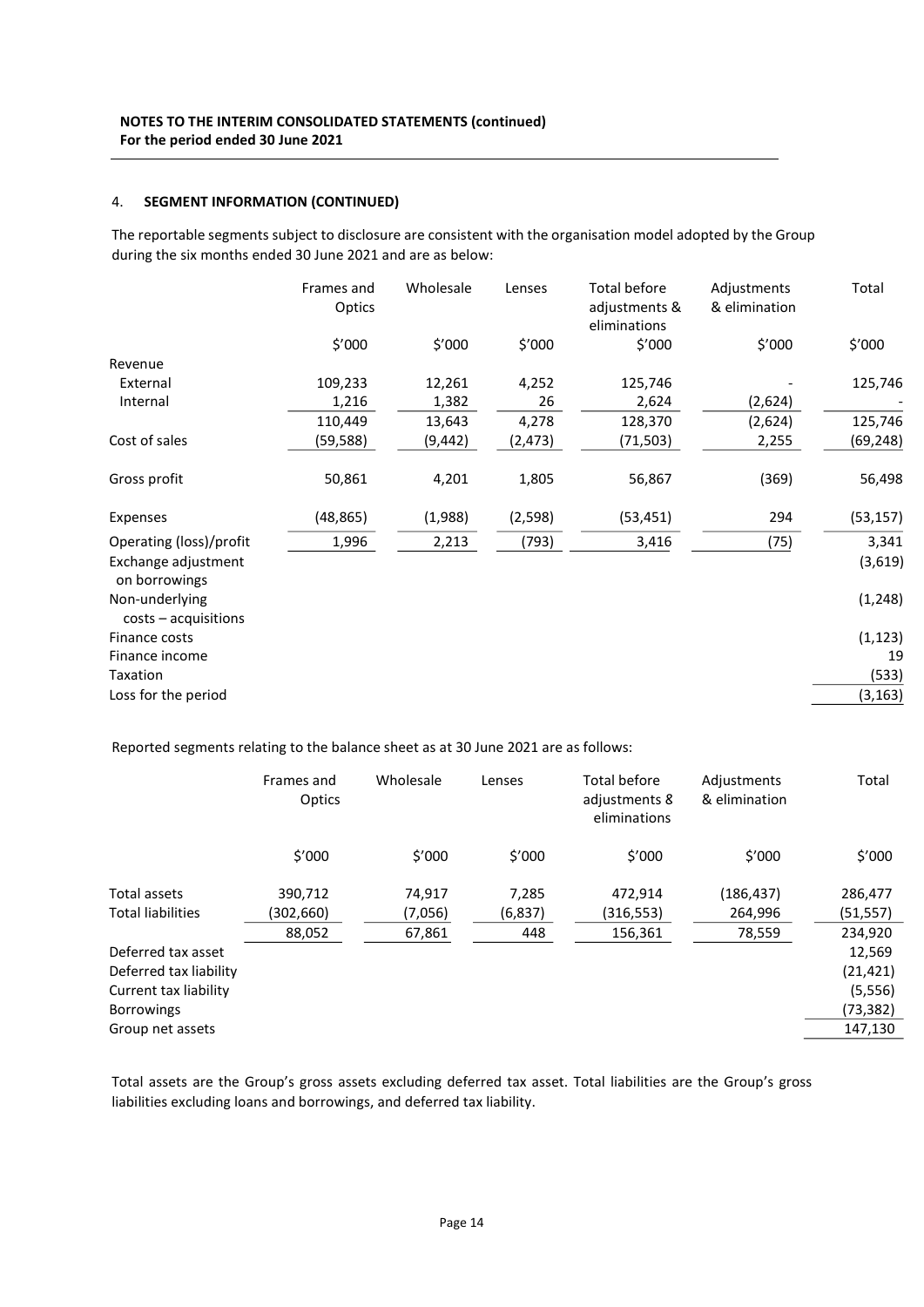## 4. SEGMENT INFORMATION (CONTINUED)

The reportable segments subject to disclosure are consistent with the organisation model adopted by the Group during the six months ended 30 June 2020 and are as below:

|                                         | <b>Branded</b> | Wholesale | <b>Total before</b><br>adjustments &<br>eliminations | Adjustments<br>& elimination | Total    |
|-----------------------------------------|----------------|-----------|------------------------------------------------------|------------------------------|----------|
|                                         | \$'000         | \$'000    | \$′000                                               | \$′000                       | \$'000   |
| Revenue                                 |                |           |                                                      |                              |          |
| External                                | 8,627          | 8,100     | 16,727                                               |                              | 16,727   |
| Internal                                | 1,104          | 894       | 1,998                                                | (1,998)                      |          |
|                                         | 9,732          | 8,994     | 18,726                                               | (1,998)                      | 16,727   |
| Cost of sales                           | (5,886)        | (5, 167)  | (11,053)                                             | 1,765                        | (9, 288) |
| Gross profit                            | 3,845          | 3,827     | 7,672                                                | (233)                        | 7,439    |
| Expenses                                | (5, 205)       | (4, 153)  | (9,358)                                              | 191                          | (9, 167) |
| Operating (loss)/profit                 | (1, 360)       | (326)     | (1,686)                                              | (42)                         | (1, 728) |
| Exchange adjustment<br>on borrowings    |                |           |                                                      |                              | (1, 774) |
| Movement in derivatives                 |                |           |                                                      |                              | (727)    |
| Initial Public Offering costs           |                |           |                                                      |                              | (2, 442) |
| Non-underlying<br>$costs - restructure$ |                |           |                                                      |                              | (91)     |
| Finance costs                           |                |           |                                                      |                              | (1, 570) |
| Finance income                          |                |           |                                                      |                              | 19       |
| Taxation                                |                |           |                                                      |                              | 823      |
| Loss for the period                     |                |           |                                                      |                              | (7, 489) |

Reported segments relating to the balance sheet as at 30 June 2020 are as follows:

|                          | Frames and<br>Optics | Wholesale | <b>Total before</b><br>adjustments 8<br>eliminations | Adjustments<br>& elimination | Total    |
|--------------------------|----------------------|-----------|------------------------------------------------------|------------------------------|----------|
|                          | \$'000               | \$′000    | \$'000                                               | \$'000                       | \$′000   |
| Total assets             | 75,019               | 63,259    | 138,278                                              | (52,564)                     | 85,714   |
| <b>Total liabilities</b> | (63,712)             | (4,654)   | (68,366)                                             | 62,255                       | (6, 111) |
|                          | 11,307               | 58,605    | 69,912                                               | 9,691                        | 79,603   |
| Deferred tax asset       |                      |           |                                                      |                              | 1,167    |
| Deferred tax liability   |                      |           |                                                      |                              | (2,762)  |
| Current tax liability    |                      |           |                                                      |                              | (1, 574) |
| <b>Borrowings</b>        |                      |           |                                                      |                              | (18,000) |
| Group net assets         |                      |           |                                                      |                              | 58,434   |

Total assets are the Group's gross assets excluding deferred tax asset. Total liabilities are the Group's gross liabilities excluding loans and borrowings, and deferred tax liability.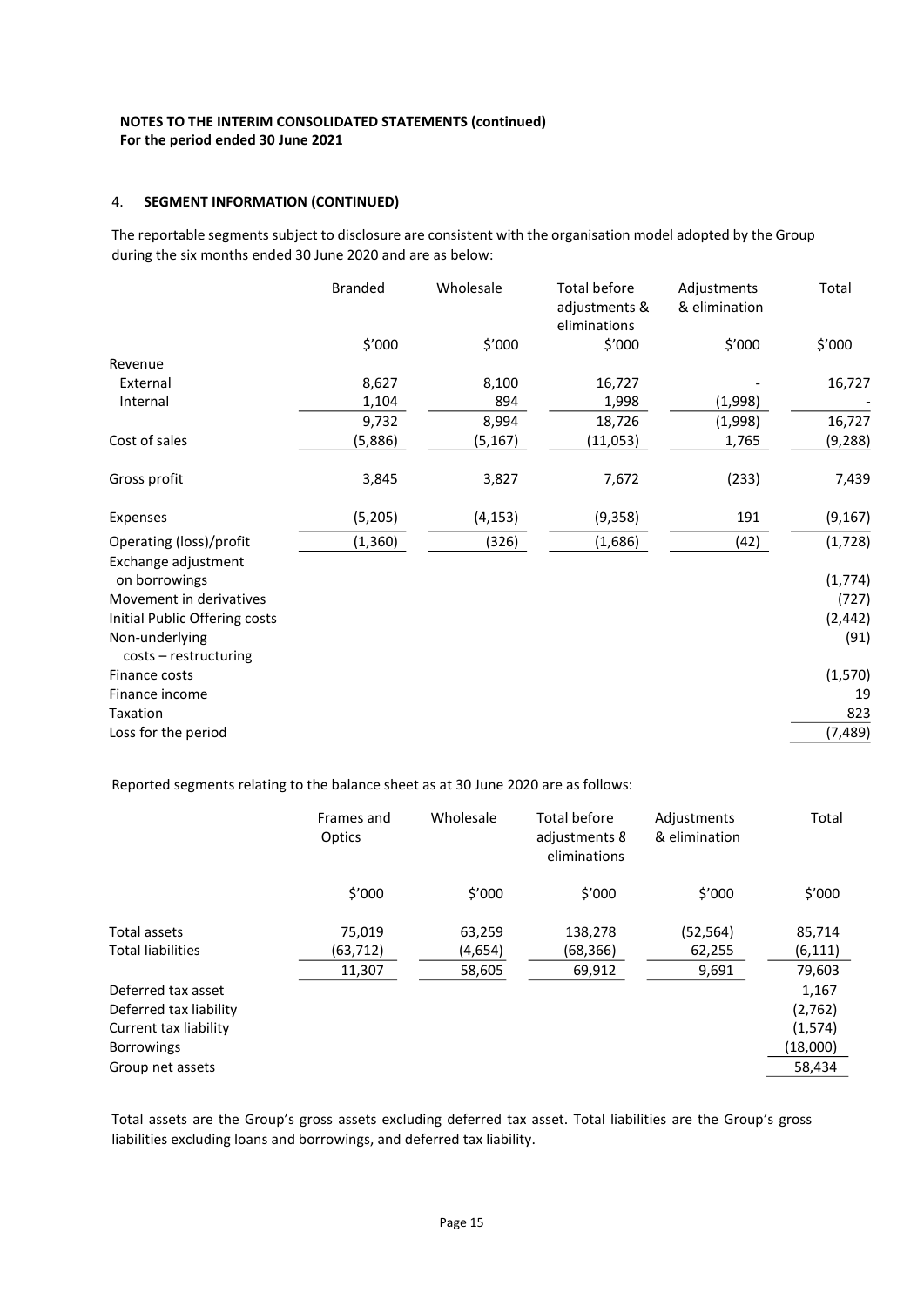## 4. SEGMENT INFORMATION (CONTINUED)

Acquisition costs, finance costs and income, and taxation are not allocated to individual segments as the underlying instruments are managed on a Group basis.

Deferred tax and borrowings are not allocated to individual segments as they are managed on a Group basis.

Adjusted items relate to elimination of all intra-Group items including any profit adjustments on intra-Group sales that are eliminated on consolidation, along with the profit and loss items of the parent company.

Adjusted items in relation to segmental assets and liabilities relate to the elimination of all intra-Group balances and investments in subsidiaries, and assets and liabilities of the parent company.

The revenue of the Group is attributable to the one principal activity of the Group.

### Geographical analysis

The Group's revenue by destination is split in the following geographic areas:

|                       | Unaudited<br>6 months ended<br>30 June 2021 | Unaudited<br>6 months ended<br>30 June 2020 |
|-----------------------|---------------------------------------------|---------------------------------------------|
|                       | \$′000s                                     | \$′000s                                     |
| United Kingdom        | 12,339                                      | 3,253                                       |
| Europe (excluding UK) | 68,721                                      | 6,726                                       |
| North America         | 40,968                                      | 3,617                                       |
| South America         | 169                                         | 278                                         |
| Asia                  | 2,369                                       | 1,939                                       |
| Australia             | 1,180                                       | 914                                         |
|                       | 125,746                                     | 16,727                                      |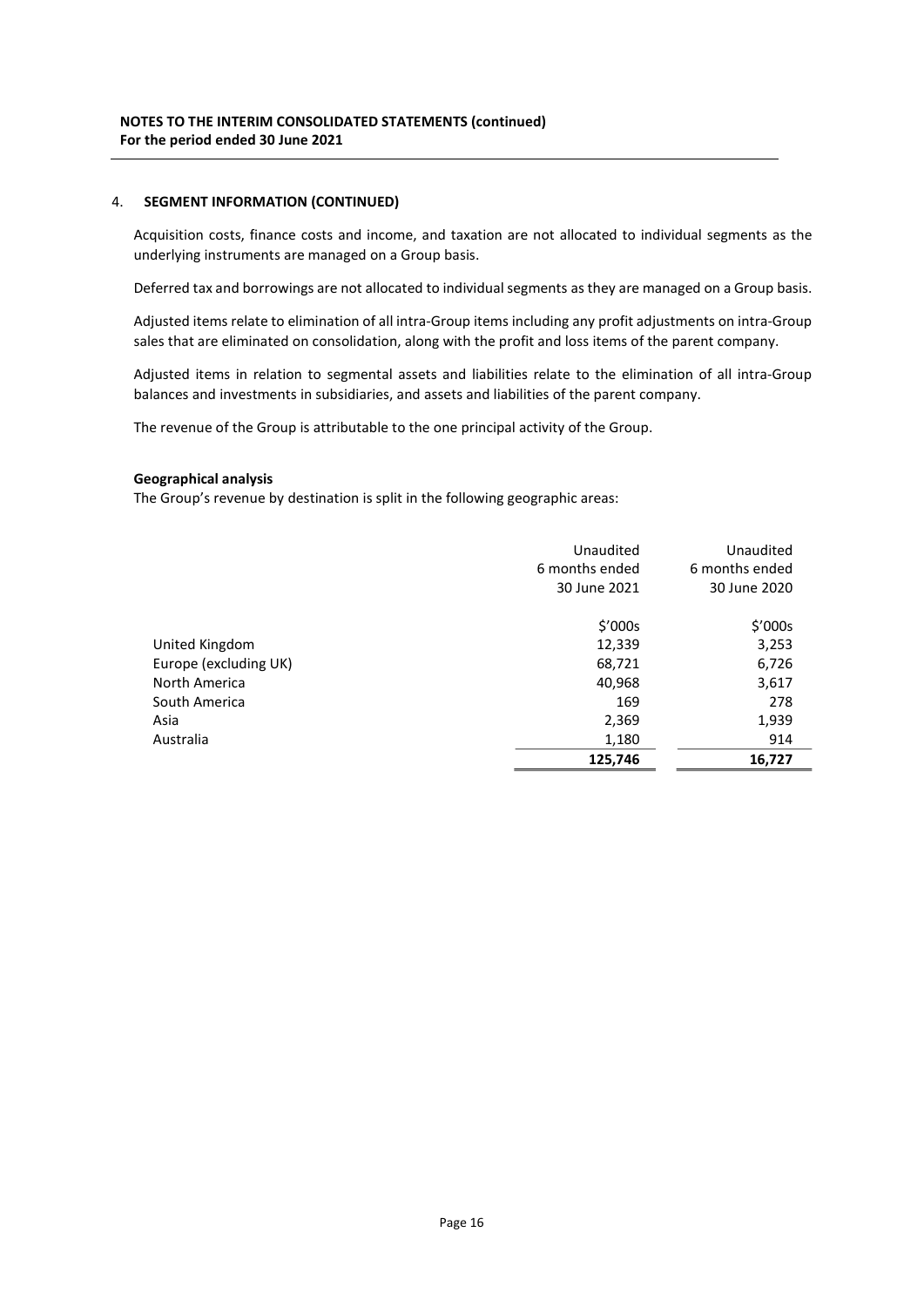## 5. EARNINGS PER SHARE

Basic Earnings per Share ("EPS") is calculated by dividing the profit for the year attributable to ordinary equity holders of the parent by the weighted average number of ordinary shares outstanding during the year.

Diluted EPS is calculated by dividing the profit attributable to ordinary equity holders of the parent by the weighted average number of ordinary shares outstanding during the year plus the weighted average number of ordinary shares that would be issued on conversion of all the dilutive potential ordinary shares into ordinary shares, to the extent that the inclusion of such shares is not anti-dilutive. During the periods ended 30 June 2021 and 30 June 2020 the Group made a loss; therefore, diluted EPS is not applicable as the impact of potential ordinary shares is anti-dilutive. Basic earnings per share is therefore \$(0.03) (30 June 2020: \$(0.12)), with diluted earnings per share \$(0.03) (30 June 2020: \$(0.12)). The following table reflects the income and share data used in the basic and diluted EPS calculations:

|                                                 | 30 June     | 30 June    |
|-------------------------------------------------|-------------|------------|
|                                                 | 2021        | 2020       |
| <b>SHARES</b>                                   |             |            |
|                                                 | \$′000      | \$′000     |
| (Loss)/Profit attributable to the               |             |            |
| equity holders of the parent for basic earnings | (3,163)     | (7,489)    |
|                                                 |             |            |
|                                                 | Number      | Number     |
|                                                 | of shares   | of shares  |
| Weighted average number of                      |             |            |
| shares for basic EPS                            | 101,290,898 | 61,384,358 |
| Effect of dilution from:                        |             |            |
| Share options                                   | 4,211,782   | 4,423,633  |
| Weighted average number of shares               |             |            |
| adjusted for the effect of dilution             | 105,502,680 | 65,807,991 |

Within INSPECS Group plc, each Ordinary share carries the right to participate in distributions, as respects dividends and as respects capital on winding up.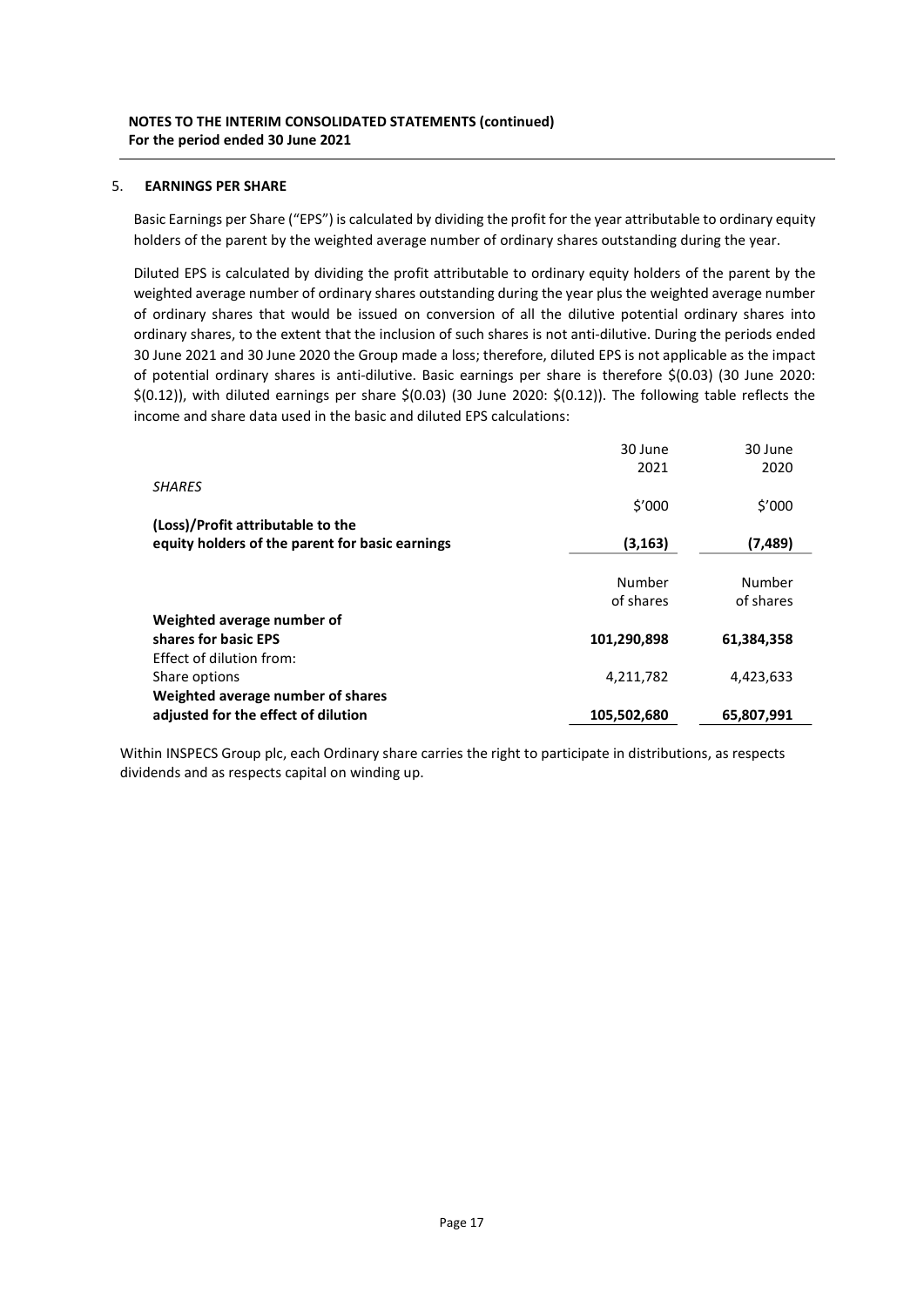## 6. TRADE AND OTHER RECEIVABLES

|                   | Unaudited<br>As at     | Unaudited<br>As at     | As at<br>31 December |
|-------------------|------------------------|------------------------|----------------------|
|                   | 30 June 2021<br>\$′000 | 30 June 2020<br>\$′000 | 2020<br>\$'000       |
| Trade receivables | 27,000                 | 6,707                  | 25,149               |
| Prepayments       | 3,552                  | 959                    | 6,419                |
| Other receivables | 3,946                  | 1,068                  | 4,080                |
|                   | 34,498                 | 8,731                  | 35,648               |

## 7. TRADE AND OTHER PAYABLES

|                                 | Unaudited    | Unaudited    | As at       |
|---------------------------------|--------------|--------------|-------------|
|                                 | As at        | As at        | 31 December |
|                                 | 30 June 2021 | 30 June 2020 | 2020        |
|                                 | \$′000       | \$′000       | \$′000      |
| Trade payables                  | 19,678       | 2,857        | 22,404      |
| Amounts owed to related parties | 147          | 201          | 169         |
| Other payables                  | 614          | 277          | 1,435       |
| Social security and other taxes | 6,380        | 100          | 5,422       |
| Royalties & provisions          | 2,453        | 690          | 5,911       |
| Accruals                        | 9,270        | 1,486        | 7,554       |
|                                 | 38,542       | 5,611        | 42,895      |

## 8. NET DEBT

|                                          | Unaudited    | Unaudited    | As at       |
|------------------------------------------|--------------|--------------|-------------|
|                                          | As at        | As at        | 31 December |
|                                          | 30 June 2021 | 30 June 2020 | 2020        |
|                                          | \$′000       | \$′000       | \$′000      |
| Cash and cash equivalents                | 37,718       | 28,589       | 32,672      |
| Interest bearing borrowings excl. leasin | (54,630)     | (17, 182)    | (56, 947)   |
| <b>Bank overdrafts</b>                   |              |              | (2,642)     |
| Invoice discounting                      |              | (47)         |             |
| Net debt excluding leasing               | (16,912)     | 11,360       | (26, 917)   |
| Lease liability                          | (18,752)     | (818)        | (20, 274)   |
|                                          |              |              |             |
| Net debt including leasing               | (35,664)     | 10,542       | (47,191)    |